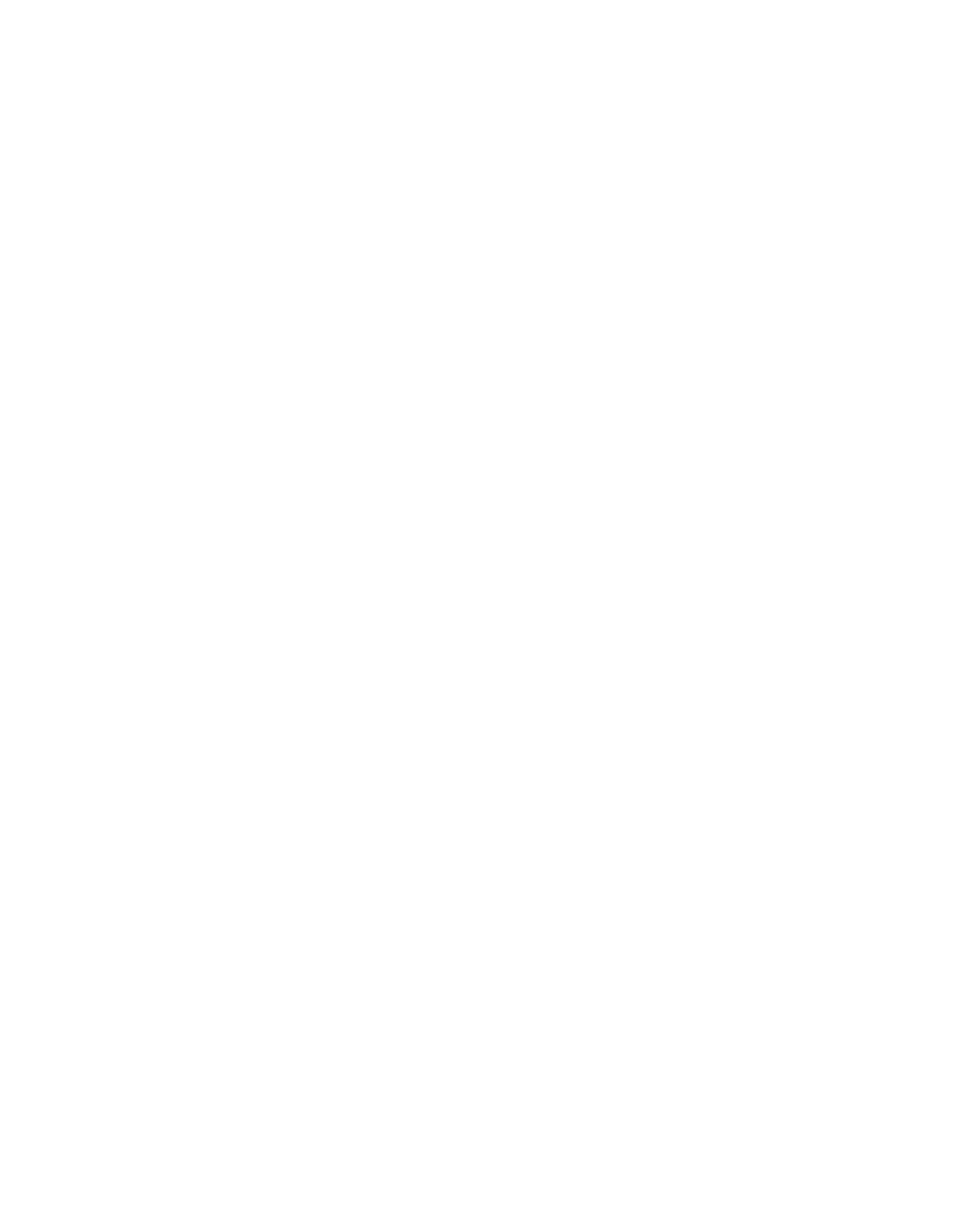

# **Introduction**

## **Purpose**

This Field Service Bulletin describes the procedures for replacing the mounting sleeve, coupler, positioning sleeve, and gear rack on the Duramax™ series machine torches.

This Field Service Bulletin applies to kit numbers 228735, 228736, 228737, and 228738.

**Powermax105 systems**: Complete instructions for installing this repair kit are included in the Powermax105 Service Manual. To download the Service Manual, go to www.hypertherm.com and click the "Downloads library" link.

## **Materials and tools**

- #1 Phillips screwdriver
- 1/4-inch and 3/8-inch wrenches or adjustable wrenches

The following procedures require operating knowledge of Hypertherm's power supplies. If necessary, refer to the system's operator manual for detailed information on removing the torch and changing consumables.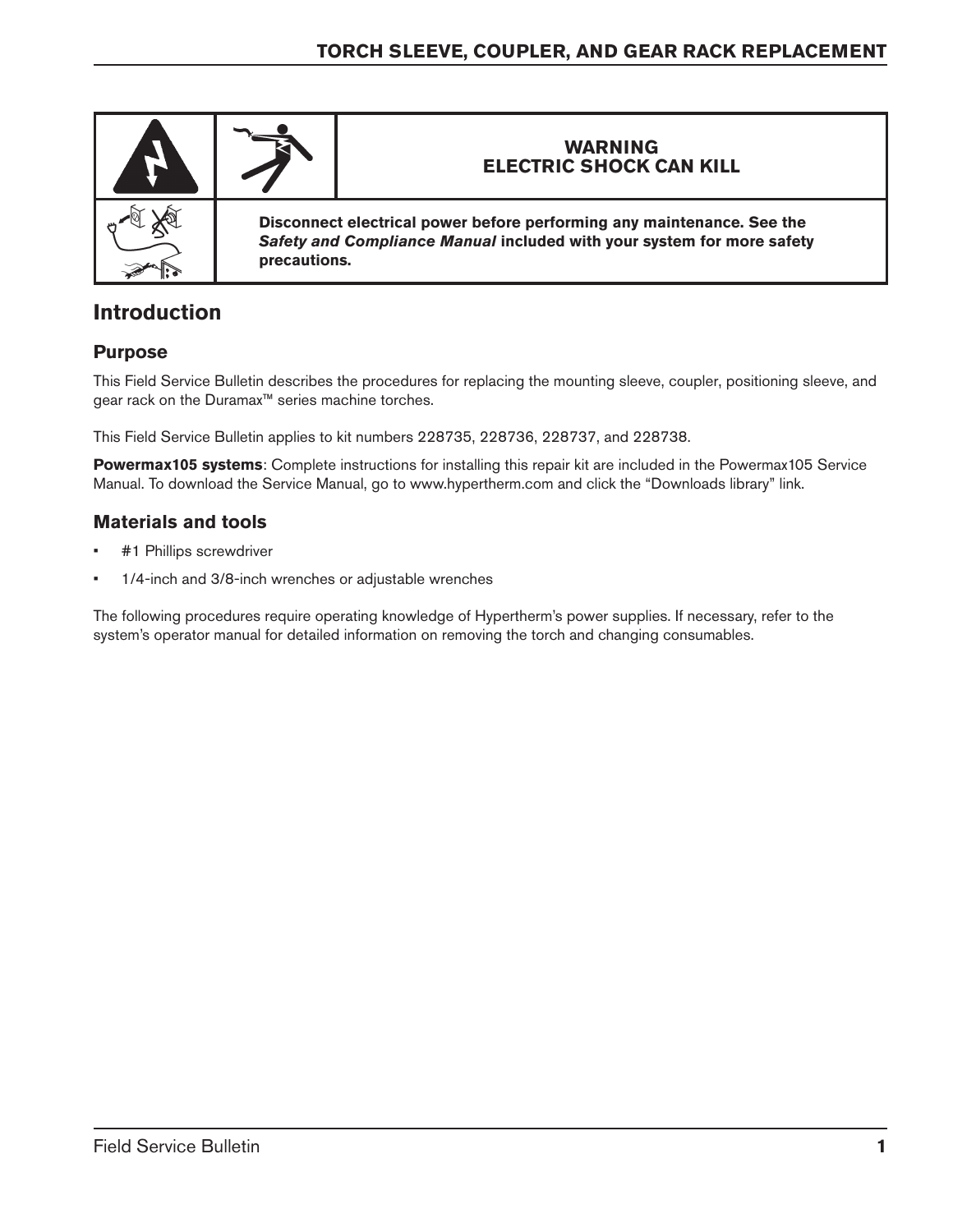## **Torch sleeve, Coupler, and gear rack Replacement**



\* MRT<sub>2</sub> torches for Powermax600 CE systems do not have a strain relief nut or strain relief body.

**Figure 1 – Full-length machine torch**



\* MRT<sub>2</sub> torches for Powermax600 CE systems do not have a strain relief nut or strain relief body.

**Figure 2 – Mini-machine torch**



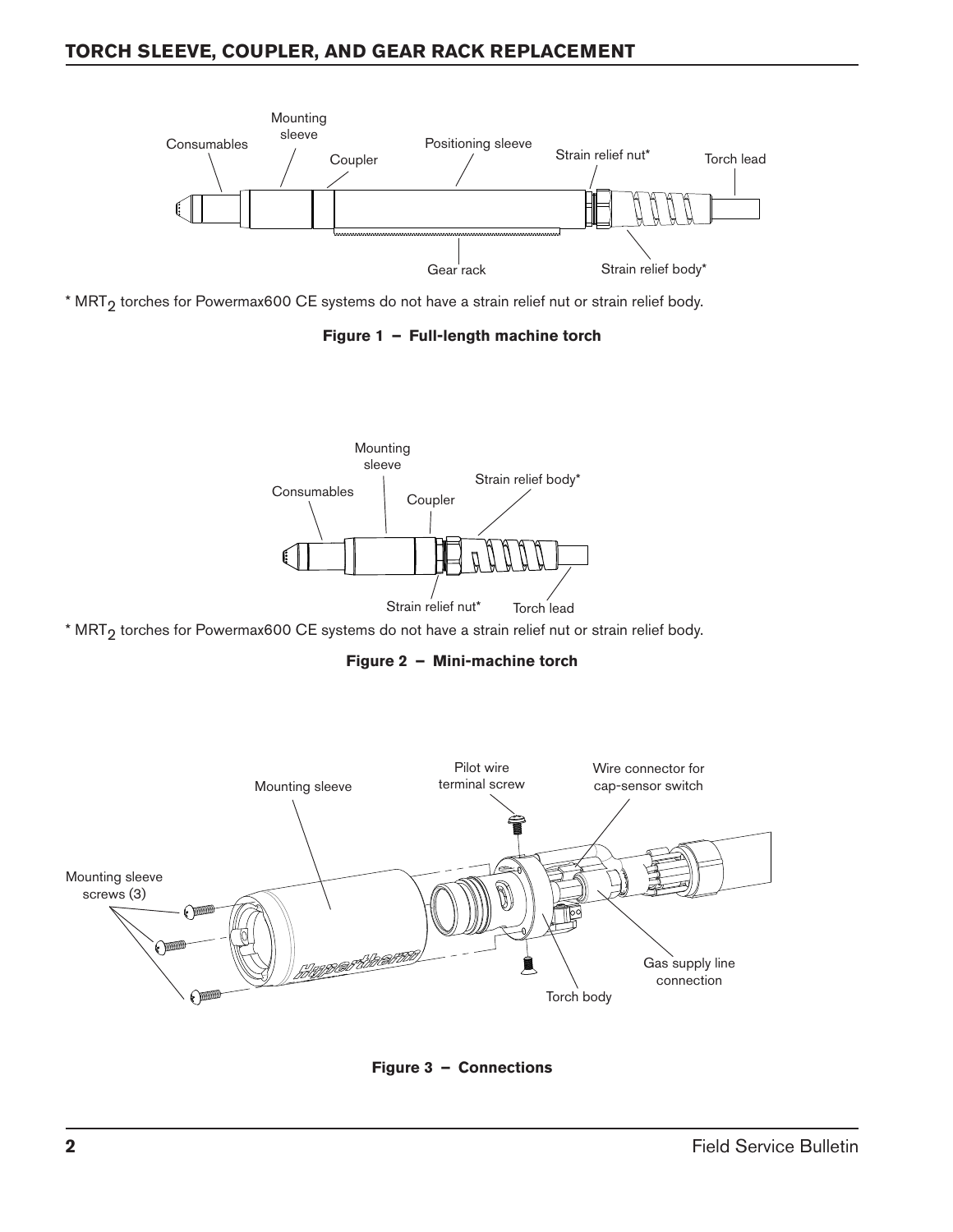## **Replace the machine torch mounting sleeve**

Please refer to Figures 1, 2, and 3 on page 2 when performing the following procedure.

## **Kit 228735 contents**

| <b>Part number</b> | <b>Description</b>                  | Quantity |
|--------------------|-------------------------------------|----------|
| 075618             | Machine screw: 4-40 x 3/8 pan head  | з        |
| 075754             | Machine screw: 4-40 x 3/16 pan head |          |
| 220956             | Torch mounting sleeve               |          |

## **Disassemble the torch and remove the mounting sleeve**

- 1. Turn OFF the power and disconnect the torch lead from the power supply.
- 2. Remove the consumables from the torch.
- 3. If applicable, unscrew the strain relief body from the strain relief nut and slide the strain relief body back along the torch lead.
- 4. If applicable, unscrew the strain relief nut from the positioning sleeve (Full-length machine torch) and slide the nut back along the torch lead.
- 5. Unscrew the positioning sleeve (Full-length machine torch) from the coupler.
- 6. Unscrew the coupler from the mounting sleeve.
- 7. Use a #1 Phillips screwdriver to remove the three screws from the consumables end of the mounting sleeve and slide the mounting sleeve off the front of the torch body.

## **Reassemble the torch with the new mounting sleeve**

- 1. Slide new mounting sleeve over the front of the torch body, aligning the slot in the mounting sleeve with the cap sensor plunger.
- 2. Use a #1 Phillips screwdriver to tighten the three mounting sleeve screws to 11.52 kg-cm (10 inch-pounds).
- 3. Thread the coupler into the mounting sleeve until hand tight.
- 4. Thread the positioning sleeve (Full-length machine torch) into the coupler until hand tight.
- 5. If applicable, thread the strain relief nut into the positioning sleeve (Full-length machine torch) until hand tight.
- 6. If applicable, thread the strain relief body onto the strain relief nut until hand tight.
- 7. Install the consumables.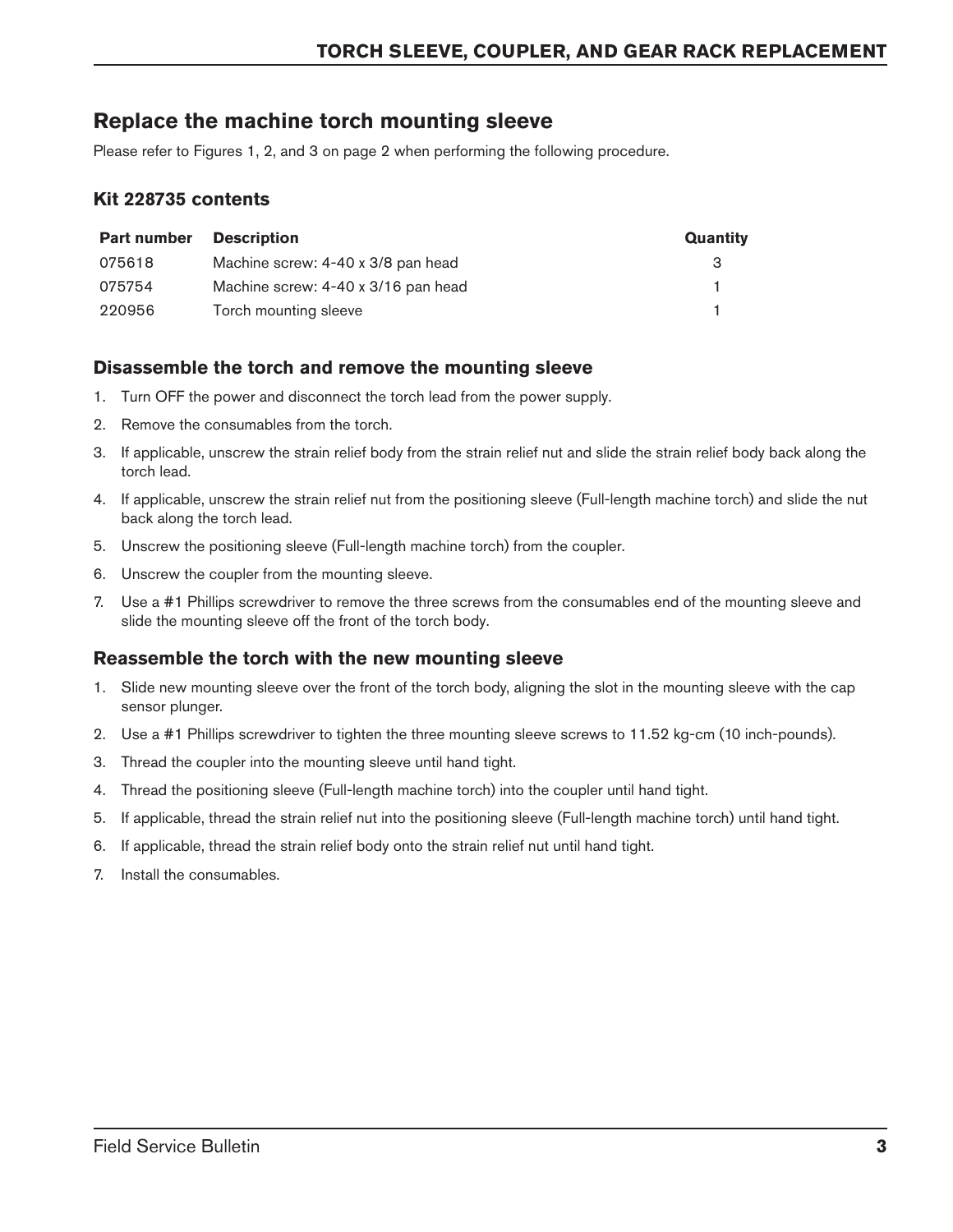# **Replace the machine torch coupler**

Please refer to Figures 1, 2, and 3 on page 2 when performing the following procedure.

## **Kit 228736 contents**

| <b>Part number</b> | <b>Description</b>                  | Quantity |
|--------------------|-------------------------------------|----------|
| 075618             | Machine screw: 4-40 x 3/8 pan head  | з        |
| 075754             | Machine screw: 4-40 x 3/16 pan head |          |
| 220808             | Machine torch coupler               |          |

## **Disassemble the torch and remove the coupler**

- 1. Turn OFF the power and disconnect the torch lead from the power supply.
- 2. Remove the consumables from the torch.
- 3. If applicable, unscrew the strain relief body from the strain relief nut and slide the strain relief body back along the torch lead.
- 4. If applicable, unscrew the strain relief nut from the positioning sleeve (Full-length machine torch) and slide the nut back along the torch lead.
- 5. Unscrew the positioning sleeve (Full-length machine torch) from the coupler.
- 6. Unscrew the coupler from the mounting sleeve.
- 7. Use a #1 Phillips screwdriver to remove the three screws from the consumables end of the mounting sleeve and slide the mounting sleeve off the front of the torch body. Set the mounting sleeve aside.
- 8. Disconnect the wire connector for the cap-sensor switch.
- 9. Use a #1 Phillips screwdriver to remove the screw that secures the torch's pilot wire to the torch body.
- 10. Use the 1/4-inch and 3/8-inch wrenches or two adjustable wrenches together, to loosen the nut that secures the gas supply line to the torch lead. Set the torch body aside.
- 11. Slide the coupler off the front of the torch lead.

### **Reassemble the torch with the new coupler**

- 1. Slide the new coupler over the front of the torch lead.
- 2. Use the 1/4-inch and 3/8-inch wrenches or two adjustable wrenches together, to tighten the nut that secures the gas supply line to the torch lead.
- 3. Use a #1 Phillips screwdriver to tighten the screw that secures the torch's pilot wire to the torch body to 5.76 kg-cm (5 inch-pounds).
- 4. Connect the wire connector for the cap-sensor switch.
- 5. Slide the mounting sleeve over the front of the torch body, aligning the slot in the mounting sleeve with the cap sensor plunger.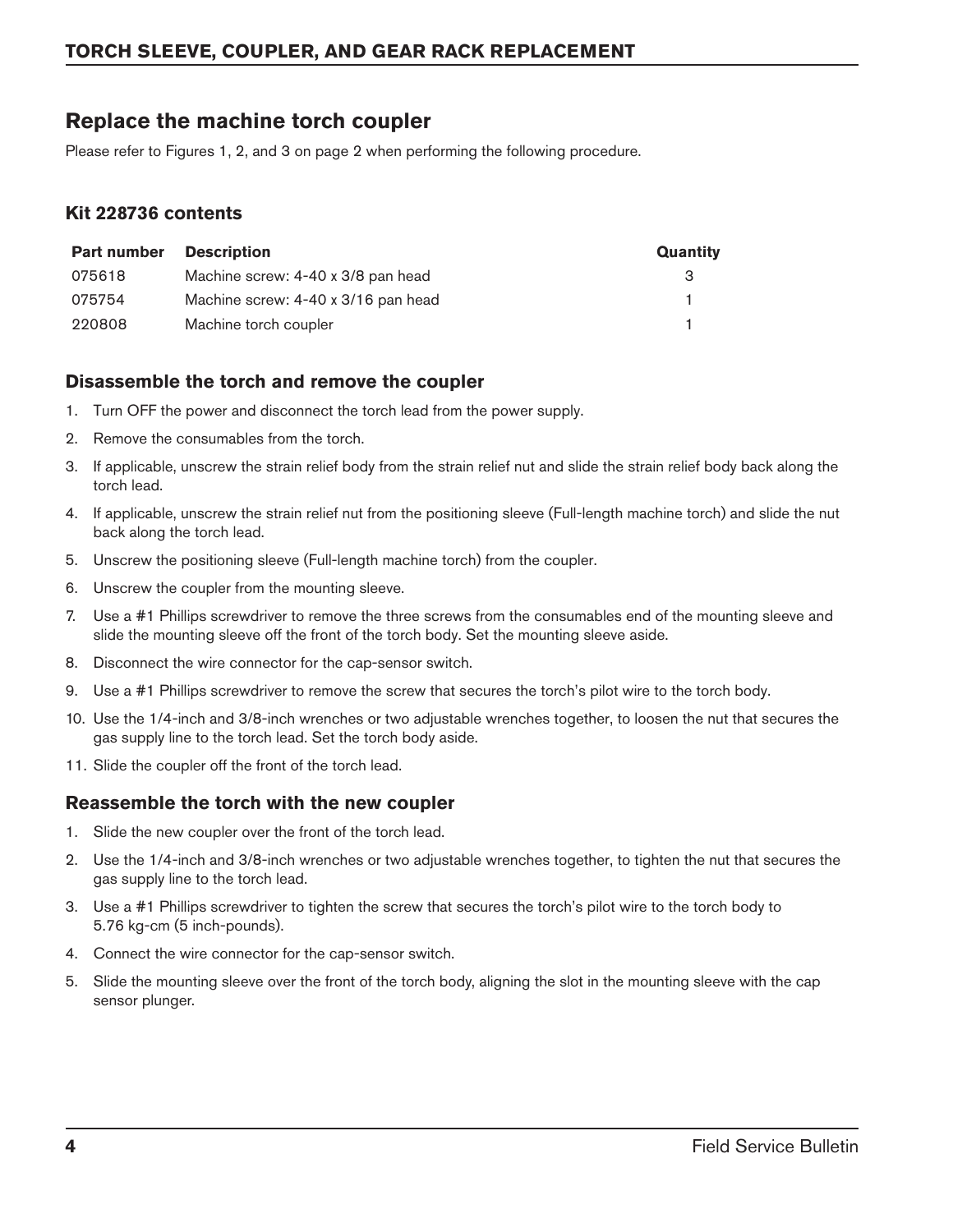- 6. Use a #1 Phillips screwdriver to tighten the three mounting sleeve screws to 11.52 kg-cm (10 inch-pounds).
- 7. Thread the coupler into the mounting sleeve until hand tight.
- 8. Thread the positioning sleeve (Full-length machine torch) into the coupler until hand tight.
- 9. If applicable, thread the strain relief nut into the positioning sleeve (Full-length machine torch) until hand tight.
- 10. If applicable, thread the strain relief body onto the strain relief nut until hand tight.
- 11. Install the consumables.

## **Replace the machine torch positioning sleeve (for the full length machine torch only)**

Please refer to Figures 1 and 2 on page 2 when performing the following procedure.

### **Kit 228737 contents**

| <b>Part number</b> | <b>Description</b>                  | Quantity |
|--------------------|-------------------------------------|----------|
| 075618             | Machine screw: 4-40 x 3/8 pan head  | 3        |
| 075754             | Machine screw: 4-40 x 3/16 pan head |          |
| 220809             | Torch positioning sleeve            |          |

## **Disassemble the torch and remove the positioning sleeve**

- 1. Turn OFF the power and disconnect the torch lead from the power supply.
- 2. Remove the consumables from the torch
- 3. If applicable, unscrew the strain relief body from the strain relief nut and slide the strain relief body back along the torch lead.
- 4. If applicable, unscrew the strain relief nut from the positioning sleeve and slide the nut back along the torch lead.
- 5. Unscrew the positioning sleeve from the coupler.
- 6. Unscrew the coupler from the mounting sleeve.
- 7. Use a #1 Phillips screwdriver to remove the three screws from the consumables end of the mounting sleeve and slide the mounting sleeve off the front of the torch body. Set the mounting sleeve aside.
- 8. Disconnect the wire connector for the cap-sensor switch.
- 9. Use a #1 Phillips screwdriver to remove the screw that secures the torch's pilot wire to the torch body.
- 10. Use the 1/4-inch and 3/8-inch wrenches or two adjustable wrenches together, to loosen the nut that secures the gas supply line to the torch lead. Set the torch body aside.
- 11. Slide the coupler off the front of the torch lead.
- 12. Slide the positioning sleeve off the front of the torch lead.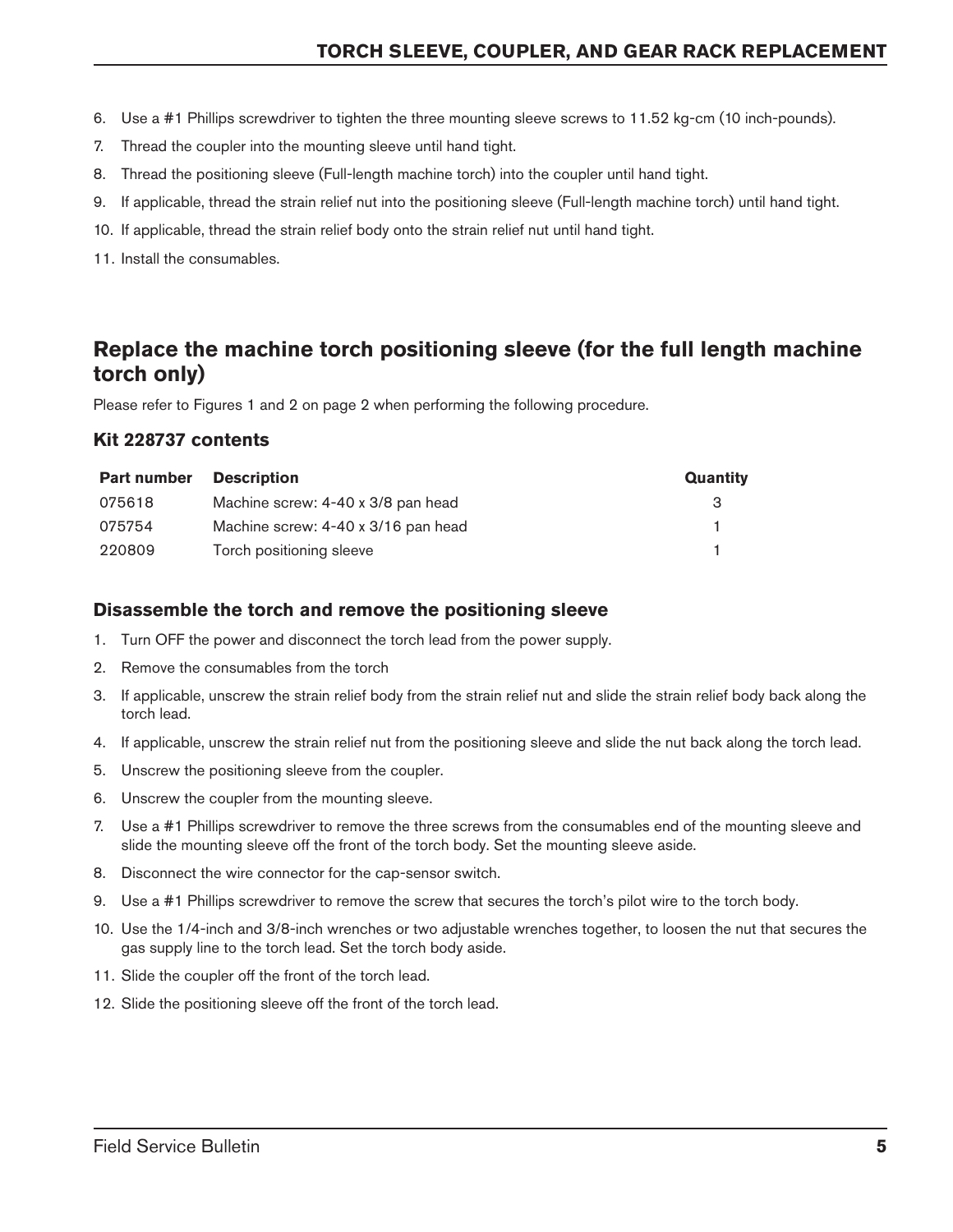## **Reassemble the torch with the new positioning sleeve**

- 1. Slide the new positioning sleeve over the front of the torch lead.
- 2. Slide the coupler over the front of the torch lead.
- 3. Use the 1/4-inch and 3/8-inch wrenches or two adjustable wrenches together, to tighten the nut that secures the gas supply line to the torch lead.
- 4. Use a #1 Phillips screwdriver to tighten the screw that secures the torch's pilot wire to the torch body to 5.76 kg-cm (5 inch-pounds).
- 5. Connect the wire connector for the cap-sensor switch.
- 6. Slide the mounting sleeve over the front of the torch body, aligning the slot in the mounting sleeve with the cap sensor plunger.
- 7. Use a #1 Phillips screwdriver to tighten the three mounting sleeve screws to 11.52 kg-cm (10 inch-pounds).
- 8. Thread the coupler into the mounting sleeve until hand tight.
- 9. Thread the positioning sleeve into the coupler until hand tight.
- 10. If applicable, thread the strain relief nut into the positioning sleeve until hand tight.
- 11. If applicable, thread the strain relief body onto the strain relief nut until hand tight.
- 12. Install the consumables.

## **Replace the machine torch gear rack (for the full length machine torch only)**

Please refer to Figure 1 on page 2 when performing the following procedure.

### **Kit 228738 contents**

| <b>Part number Description</b> |                 | Quantity |
|--------------------------------|-----------------|----------|
| 220850                         | Torch gear rack |          |

### **Disassemble the torch and remove the gear rack**

- 1. Turn OFF the power and disconnect the torch lead from the power supply.
- 2. If applicable, unscrew the strain relief body from the strain relief nut and slide the strain relief body back along the torch lead.
- 3. If applicable, unscrew the strain relief nut from the positioning sleeve and slide the nut back along the torch lead.
- 4. Unscrew the positioning sleeve from the coupler and slide the positioning sleeve back along the torch lead.
- 5. Remove the gear rack by sliding it out of the groove in the positioning sleeve.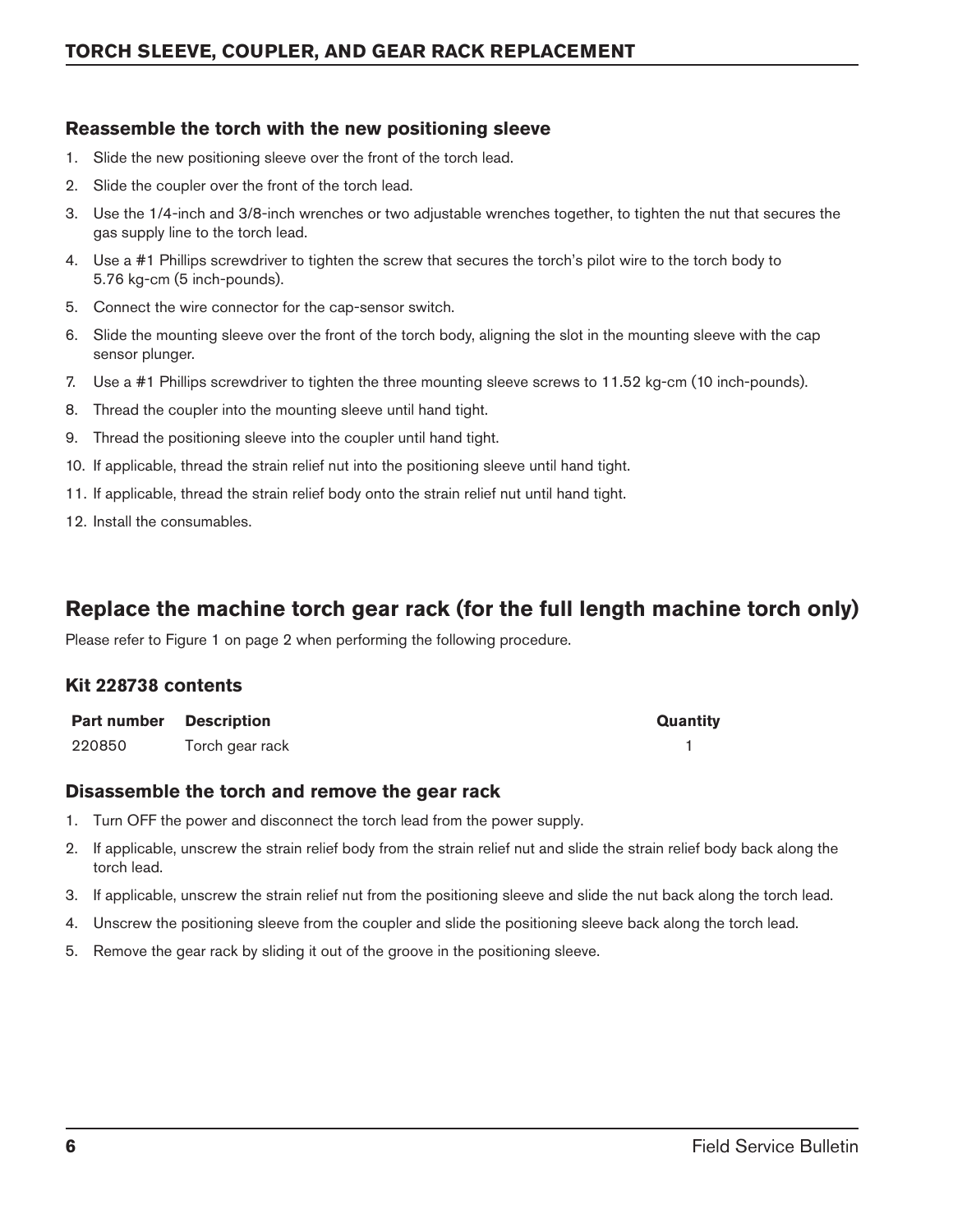## **Reassemble the torch with the new gear rack**

- 1. Slide the new gear rack into the groove in positioning sleeve until it stops at the end of the groove.
- 2. Thread the positioning sleeve into the coupler until hand tight.
- 3. If applicable, thread the strain relief nut into the positioning sleeve until hand tight.
- 4. If applicable, thread the strain relief body onto the strain relief nut until hand tight.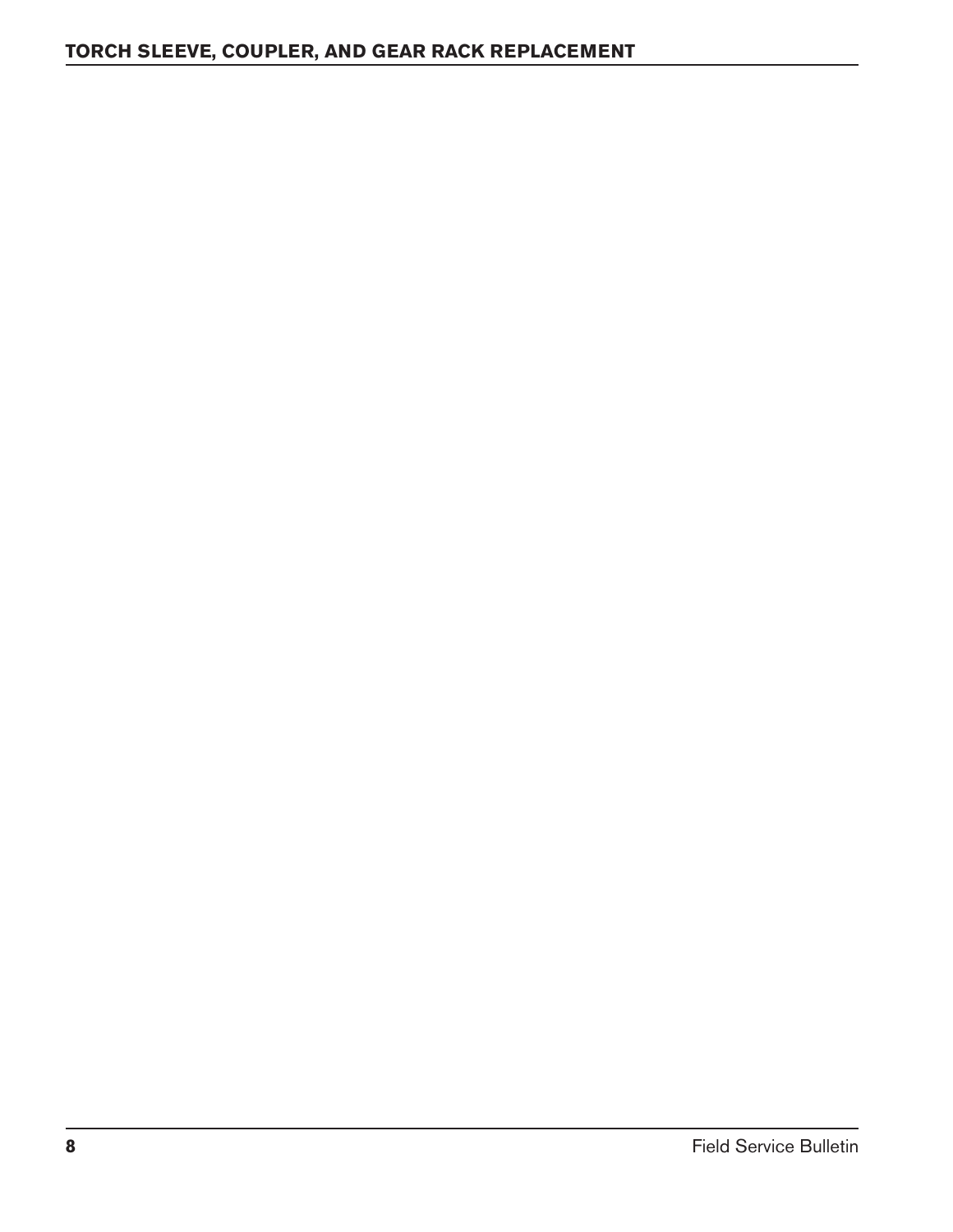

# **Introduction**

## **Objet**

Ce bulletin de service sur le terrain décrit les procédures de remplacement du collier de montage, du coupleur, de la gaine de positionnement et de la crémaillère d'engrenage pour les torches machines de la série Duramax™.

Il s'applique aux numéros de kits 228735, 228736, 228737 et 228738.

**Systèmes Powermax105 :** Les instructions complètes pour l'installation de ce kit de réparation sont incluses dans le Manuel de service du Powermax105. Pour télécharger le Manuel de service, se rendre sur www.hypertherm.com et cliquer sur le lien « Bibliothèque des téléchargements ».

## **Matériel et outils requis**

- Tournevis cruciforme n° 1
- Clés de 1/4 po et 3/8 po ou clés ajustables

Les procédures suivantes présument une bonne connaissance du fonctionnement des sources de courant d'Hypertherm. Si besoin, se reporter au manuel de l'opérateur du système pour obtenir des informations détaillées sur la dépose de la torche et le remplacement des consommables.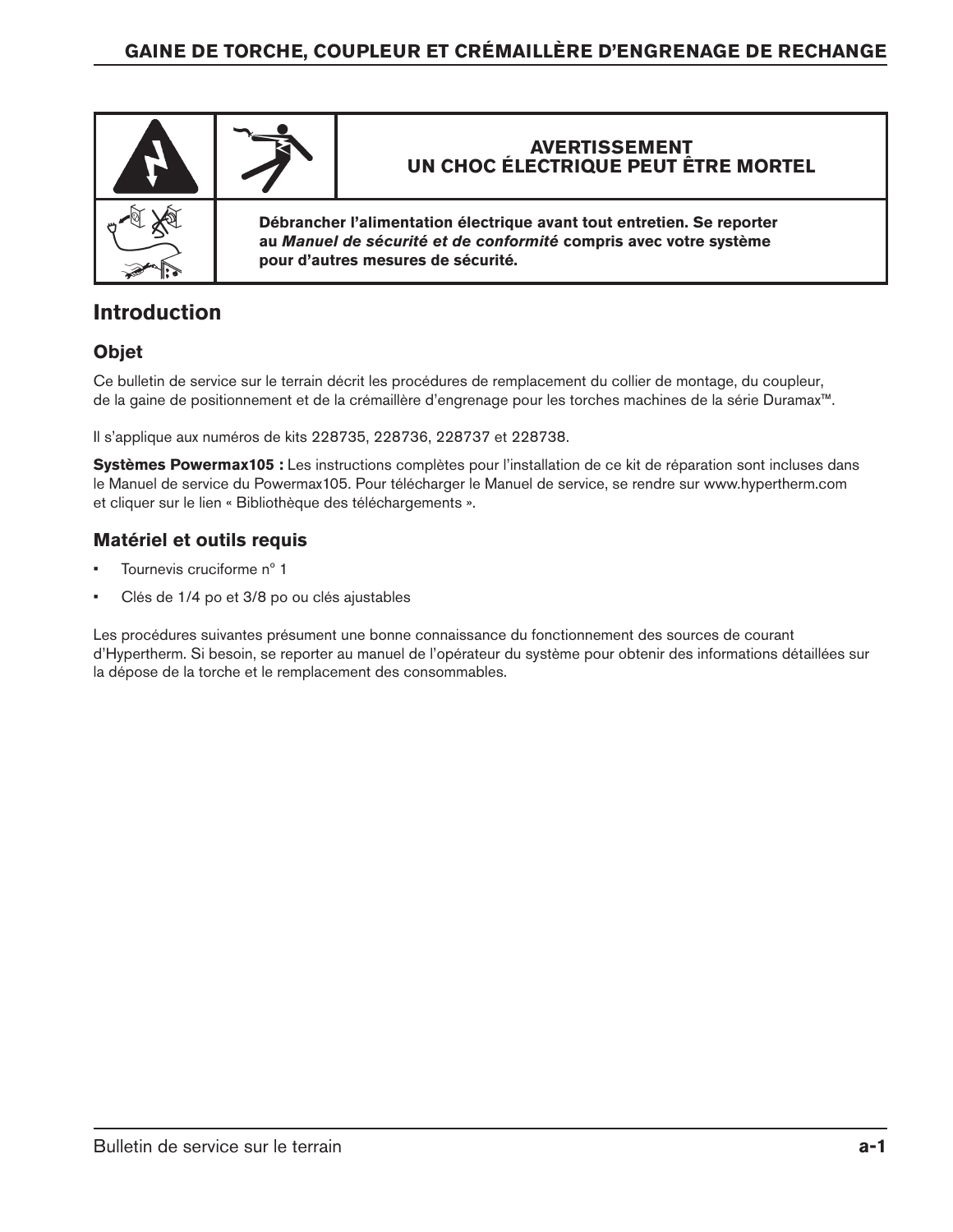## **Gaine de torche, coupleur et crémaillère d'engrenage de rechange**



\* Les torches MRT<sub>2</sub> pour les systèmes Powermax600 CE ne possèdent pas d'écrou ou de corps de serre-câble.

**Figure 1 – Torche machine pleine longueur**



\* Les torches MRT<sub>2</sub> pour les systèmes Powermax600 CE ne possèdent pas d'écrou ou de corps de serre-câble.

**Figure 2 – Mini-torche machine**



**Figure 3 – Connexions**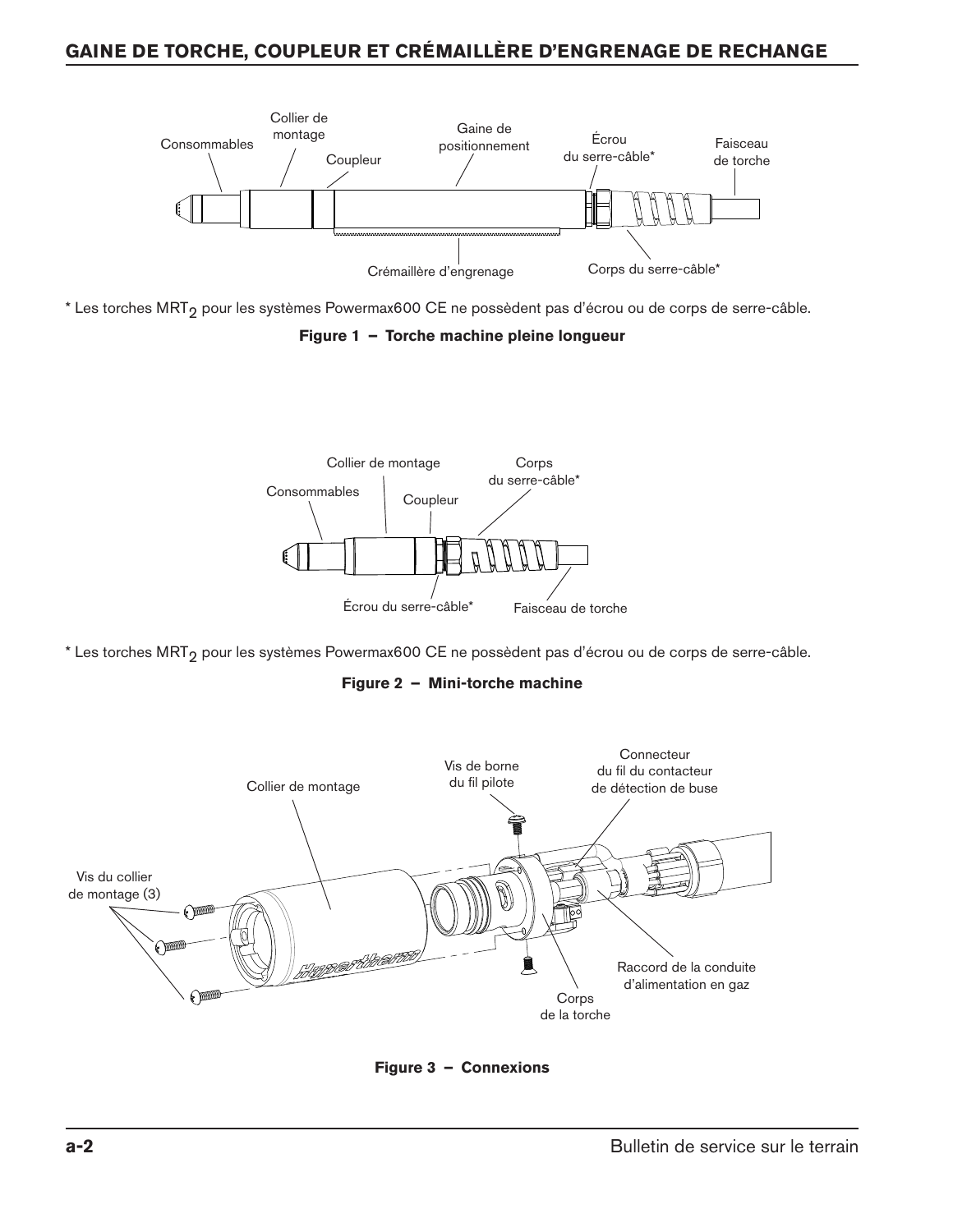## **Remplacement de la gaine de montage de la torche machine**

Se reporter aux figures 1, 2 et 3 à la page 2 lors de l'exécution de la procédure suivante.

### **Contenu du kit 228735**

| <b>Numéro</b><br>de référence | <b>Description</b>                                    | Quantité |
|-------------------------------|-------------------------------------------------------|----------|
| 075618                        | Vis mécanique : tête cylindrique large de 4-40 x 3/8  | З        |
| 075754                        | Vis mécanique : tête cylindrique large de 4-40 x 3/16 |          |
| 220956                        | Collier de montage de torche                          |          |

## **Démontage de la torche et retrait du collier de montage**

- 1. Couper l'alimentation (OFF) et débrancher le faisceau de torche de la source de courant.
- 2. Retirer les consommables de la torche.
- 3. Le cas échéant, dévisser le corps du serre-câble de son écrou puis ramener le corps du serre-câble le long du faisceau de torche.
- 4. Le cas échéant, dévisser l'écrou du serre-câble de la gaine de positionnement (torche machine pleine longueur) puis le ramener le long du faisceau de torche.
- 5. Dévisser la gaine de positionnement (torche machine pleine longueur) du coupleur.
- 6. Dévisser le coupleur du collier de montage.
- 7. À l'aide d'un tournevis cruciforme n° 1, retirer les trois vis de l'extrémité consommables du collier de montage puis dégager ce dernier de l'avant du corps de la torche.

## **Remontage de la torche avec le collier de montage neuf**

- 1. Remonter le collier de montage neuf sur l'avant du corps de la torche, alignant l'encoche du collier de montage avec le plongeur de détection de buse.
- 2. Utiliser un tournevis cruciforme n° 1 pour serrer les trois vis de collier de montage à 11,52 kg cm.
- 3. Visser à la main le coupleur dans le collier de montage jusqu'à ce qu'il soit serré.
- 4. Visser à la main la gaine de positionnement (torche machine pleine longueur) dans le coupleur jusqu'à ce qu'elle soit serrée.
- 5. Le cas échéant, visser à la main l'écrou du serre-câble dans la gaine de positionnement (torche machine pleine longueur) jusqu'à ce qu'il soit serré.
- 6. Le cas échéant, visser à la main le corps du serre-câble dans son écrou jusqu'à ce qu'il soit serré.
- 7. Installer les consommables.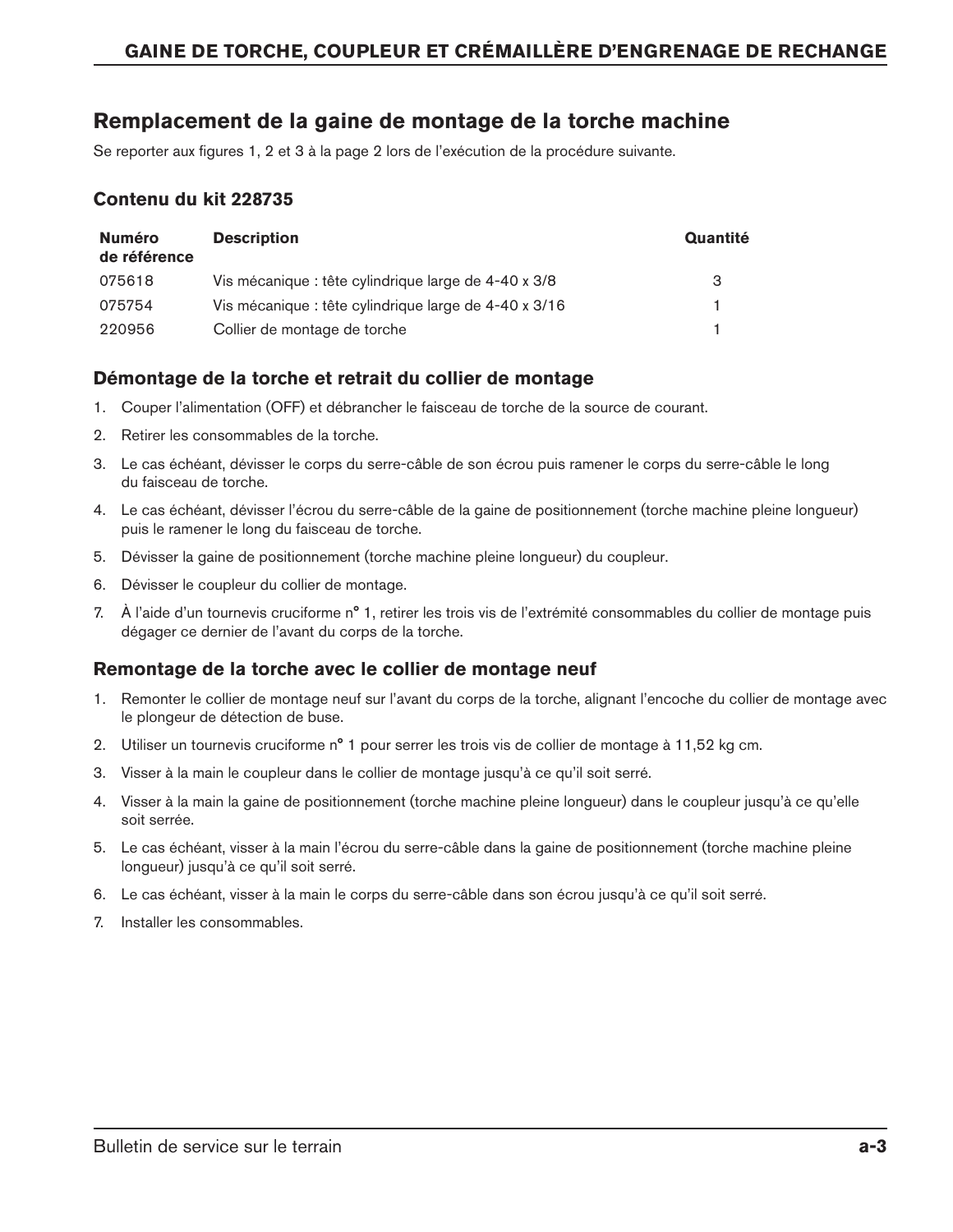## **Remplacement du coupleur de la torche machine**

Se reporter aux figures 1, 2 et 3 à la page 2 lors de l'exécution de la procédure suivante.

## **Contenu du kit 228736**

| <b>Numéro</b><br>de référence | <b>Description</b>                                    | Quantité |
|-------------------------------|-------------------------------------------------------|----------|
| 075618                        | Vis mécanique : tête cylindrique large de 4-40 x 3/8  | 3        |
| 075754                        | Vis mécanique : tête cylindrique large de 4-40 x 3/16 |          |
| 220808                        | Coupleur de la torche machine                         |          |

## **Démontage de la torche et retrait du coupleur**

- 1. Couper l'alimentation (OFF) et débrancher le faisceau de torche de la source de courant.
- 2. Retirer les consommables de la torche.
- 3. Le cas échéant, dévisser le corps du serre-câble de son écrou puis ramener le corps du serre-câble le long du faisceau de torche.
- 4. Le cas échéant, dévisser l'écrou du serre-câble de la gaine de positionnement (torche machine pleine longueur) puis le ramener le long du faisceau de torche.
- 5. Dévisser la gaine de positionnement (torche machine pleine longueur) du coupleur.
- 6. Dévisser le coupleur du collier de montage.
- 7. À l'aide d'un tournevis cruciforme n° 1, retirer les trois vis de l'extrémité consommables du collier de montage puis dégager ce dernier de l'avant du corps de la torche. Mettre le collier de montage de côté.
- 8. Débrancher le connecteur du fil du contacteur de détection de buse.
- 9. Utiliser un tournevis cruciforme n<sup>o</sup> 1 pour retirer la vis qui fixe le fil pilote au corps de la torche.
- 10. Utiliser des clés de 1/4 po et de 3/8 po ou deux clés ajustables ensemble pour desserrer l'écrou qui fixe la conduite d'alimentation en gaz au faisceau de torche. Mettre le corps de la torche de côté.
- 11. Dégager le coupleur de l'avant du faisceau de torche.

### **Réassemblage de la torche avec le coupleur neuf**

- 1. Ramener le coupleur neuf sur l'avant du faisceau de torche.
- 2. Utiliser des clés de 1/4 po et de 3/8 po ou deux clés ajustables ensemble pour serrer l'écrou qui fixe la conduite d'alimentation en gaz au faisceau de torche.
- 3. Utiliser un tournevis cruciforme n° 1 pour serrer la vis qui fixe le fil pilote au corps de la torche à 5,76 kg cm.
- 4. Brancher le connecteur du fil du contacteur de détection de buse.
- 5. Remonter le collier de montage sur l'avant du corps de la torche, alignant la rainure dans le collier de montage avec le plongeur de détection de buse.
- 6. Utiliser un tournevis cruciforme n° 1 pour serrer les trois vis de collier de montage à 11,52 kg cm.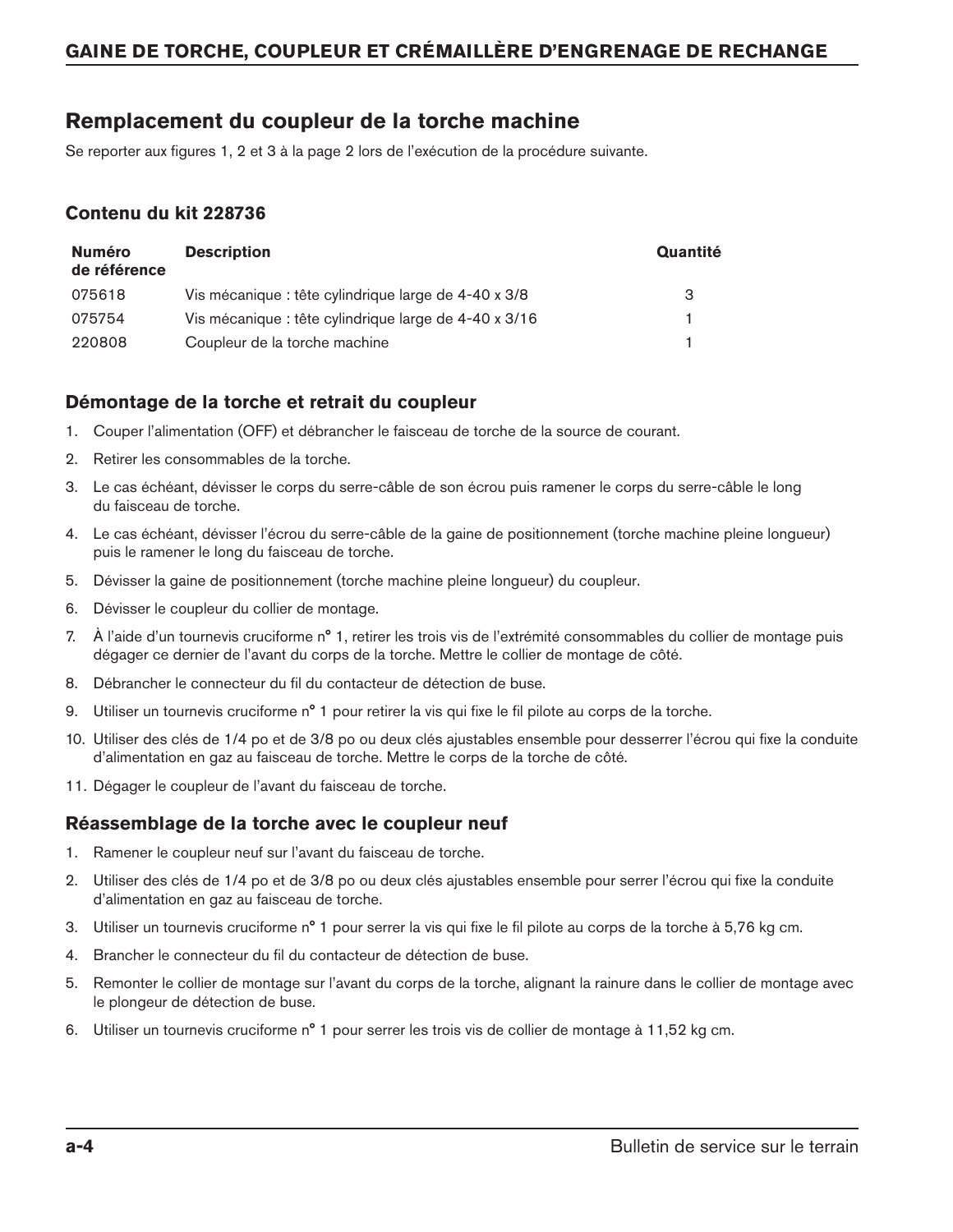- 7. Visser à la main le coupleur dans le collier de montage jusqu'à ce qu'il soit serré.
- 8. Visser à la main la gaine de positionnement (torche machine pleine longueur) dans le coupleur jusqu'à ce qu'elle soit serrée.
- 9. Le cas échéant, visser à la main l'écrou du serre-câble dans la gaine de positionnement (torche machine pleine longueur) jusqu'à ce qu'il soit serré.
- 10. Le cas échéant, visser à la main le corps du serre-câble dans son écrou jusqu'à ce qu'il soit serré.
- 11. Installer les consommables.

## **Remplacement de la gaine de positionnement de la torche machine (pour les torches machines pleine longueur uniquement)**

Se reporter aux figures 1 et 2 à la page 2 lors de l'exécution de la procédure suivante.

#### **Contenu du kit 228737**

| <b>Numéro</b><br>de référence | <b>Description</b>                                    | Quantité |
|-------------------------------|-------------------------------------------------------|----------|
| 075618                        | Vis mécanique : tête cylindrique large de 4-40 x 3/8  | -3       |
| 075754                        | Vis mécanique : tête cylindrique large de 4-40 x 3/16 |          |
| 220809                        | Gaine positionnement de torche                        |          |

### **Démontage de la torche et retrait de la gaine de positionnement**

- 1. Couper l'alimentation (OFF) et débrancher le faisceau de torche de la source de courant.
- 2. Retirer les consommables de la torche.
- 3. Le cas échéant, dévisser le corps du serre-câble de son écrou puis ramener le corps du serre-câble le long du faisceau de torche.
- 4. Le cas échéant, dévisser l'écrou du serre-câble de la gaine de positionnement puis le ramener le long du faisceau de torche.
- 5. Dévisser la gaine de positionnement du coupleur.
- 6. Dévisser le coupleur du collier de montage.
- 7. À l'aide d'un tournevis cruciforme n° 1, retirer les trois vis de l'extrémité consommables du collier de montage puis dégager ce dernier de l'avant du corps de la torche. Mettre le collier de montage de côté.
- 8. Débrancher le connecteur du fil du contacteur de détection de buse.
- 9. Utiliser un tournevis cruciforme n° 1 pour retirer la vis qui fixe le fil pilote au corps de la torche.
- 10. Utiliser des clés de 1/4 po et de 3/8 po ou deux clés ajustables ensemble pour desserrer l'écrou qui fixe la conduite d'alimentation en gaz au faisceau de torche. Mettre le corps de la torche de côté.
- 11. Dégager le coupleur de l'avant du faisceau de torche.
- 12. Dégager la gaine de positionnement de l'avant du faisceau de torche.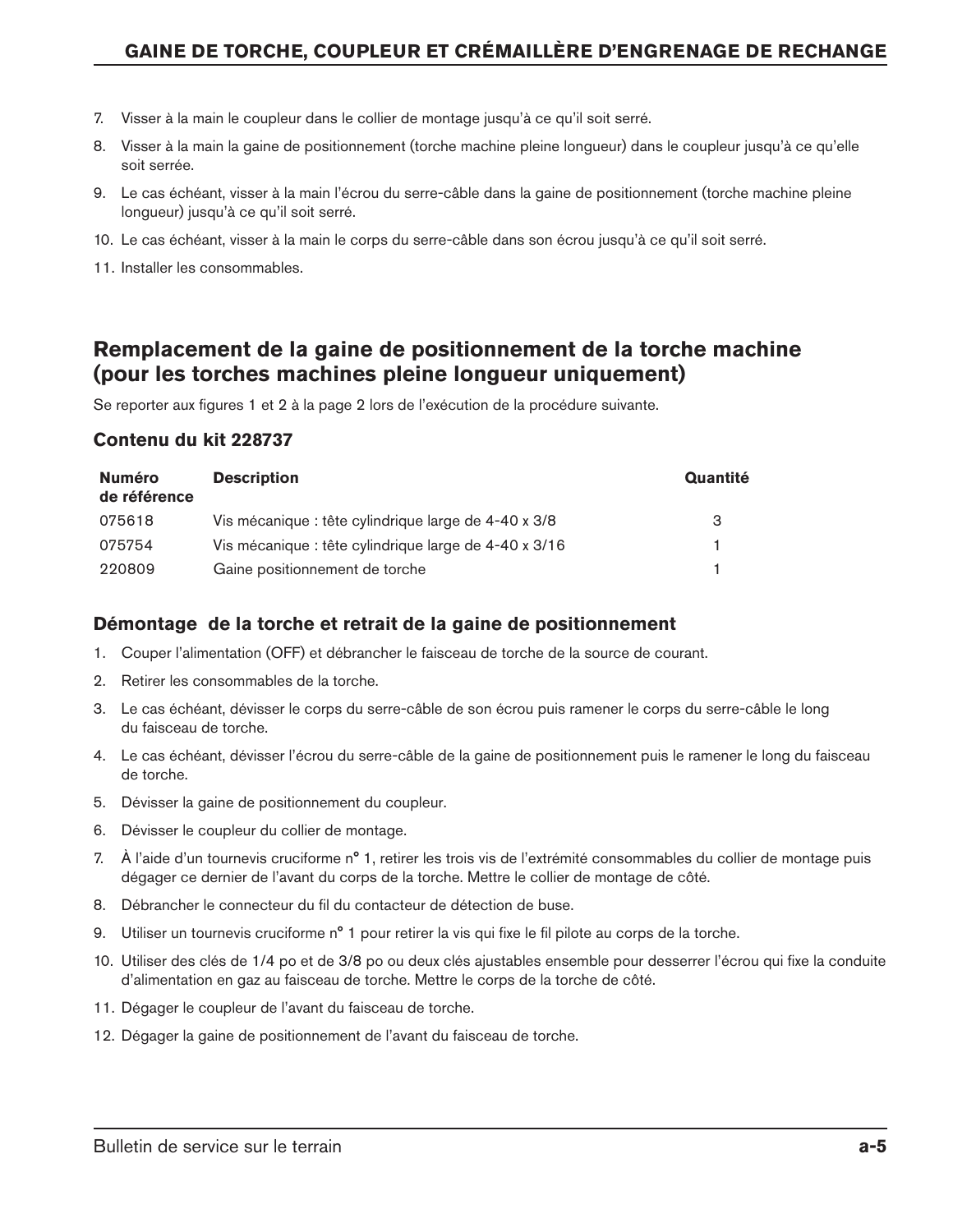## **Réassemblage de la torche avec la gaine de positionnement neuve**

- 1. Ramener la gaine de positionnement neuve sur l'avant du faisceau de torche.
- 2. Ramener le coupleur sur l'avant du faisceau de torche.
- 3. Utiliser des clés de 1/4 po et de 3/8 po ou deux clés ajustables ensemble pour serrer l'écrou qui fixe la conduite d'alimentation en gaz au faisceau de torche.
- 4. Utiliser un tournevis cruciforme n° 1 pour serrer la vis qui fixe le fil pilote au corps de la torche à 5,76 kg cm.
- 5. Brancher le connecteur du fil du contacteur de détection de buse.
- 6. Remonter le collier de montage sur l'avant du corps de la torche, alignant la rainure dans le collier de montage avec le plongeur de détection de buse.
- 7. Utiliser un tournevis cruciforme n° 1 pour serrer les trois vis de collier de montage à 11,52 kg cm.
- 8. Visser à la main le coupleur dans le collier de montage jusqu'à ce qu'il soit serré.
- 9. Visser à la main la gaine de positionnement dans le coupleur jusqu'à ce qu'elle soit serrée.
- 10. Le cas échéant, visser à la main l'écrou du serre-câble dans la gaine de positionnement jusqu'à ce qu'il soit serré.
- 11. Le cas échéant, visser à la main le corps du serre-câble dans son écrou jusqu'à ce qu'il soit serré.
- 12. Installer les consommables.

# **Remplacement de la gaine de positionnement de la crémaillère d'engrenage (pour les torches machines pleine longueur uniquement)**

Se reporter à la figure 1 à la page 2 lors de l'exécution de la procédure suivante.

### **Contenu du kit 228738**

| <b>Numéro</b><br>de référence | <b>Description</b>                   | Quantité |
|-------------------------------|--------------------------------------|----------|
| 220850                        | Crémaillère d'engrenage de la torche |          |

### **Démontage de la torche et retrait de la crémaillère d'engrenage**

- 1. Couper l'alimentation (OFF) et débrancher le faisceau de torche de la source de courant.
- 2. Le cas échéant, dévisser le corps du serre-câble de son écrou puis ramener le corps du serre-câble le long du faisceau de torche.
- 3. Le cas échéant, dévisser l'écrou du serre-câble de la gaine de positionnement puis le ramener le long du faisceau de torche.
- 4. Dévisser la gaine de positionnement du coupleur puis ramener la gaine de positionnement le long du faisceau de torche.
- 5. Retirer la crémaillère d'engrenage en la dégageant de la rainure de la gaine de positionnement.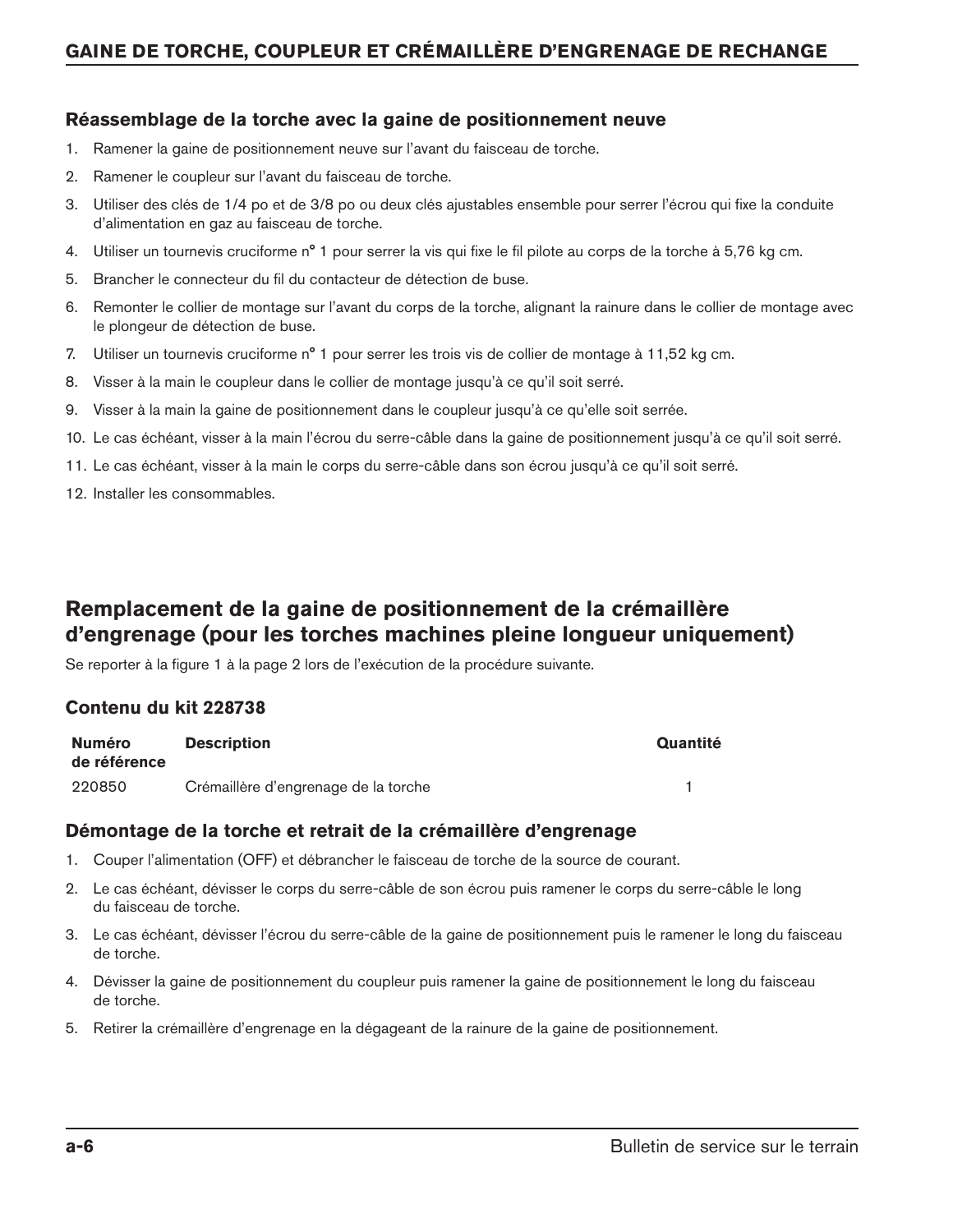## **Réassemblage de la torche avec la crémaillère d'engrenage neuve**

- 1. Remonter la crémaillère d'engrenage neuve dans la rainure de la gaine de positionnement jusqu'à ce qu'elle s'arrête à la fin de la rainure.
- 2. Visser à la main la gaine de positionnement dans le coupleur jusqu'à ce qu'elle soit serrée.
- 3. Le cas échéant, visser à la main l'écrou du serre-câble dans la gaine de positionnement jusqu'à ce qu'il soit serré.
- 4. Le cas échéant, visser à la main le corps du serre-câble dans son écrou jusqu'à ce qu'il soit serré.